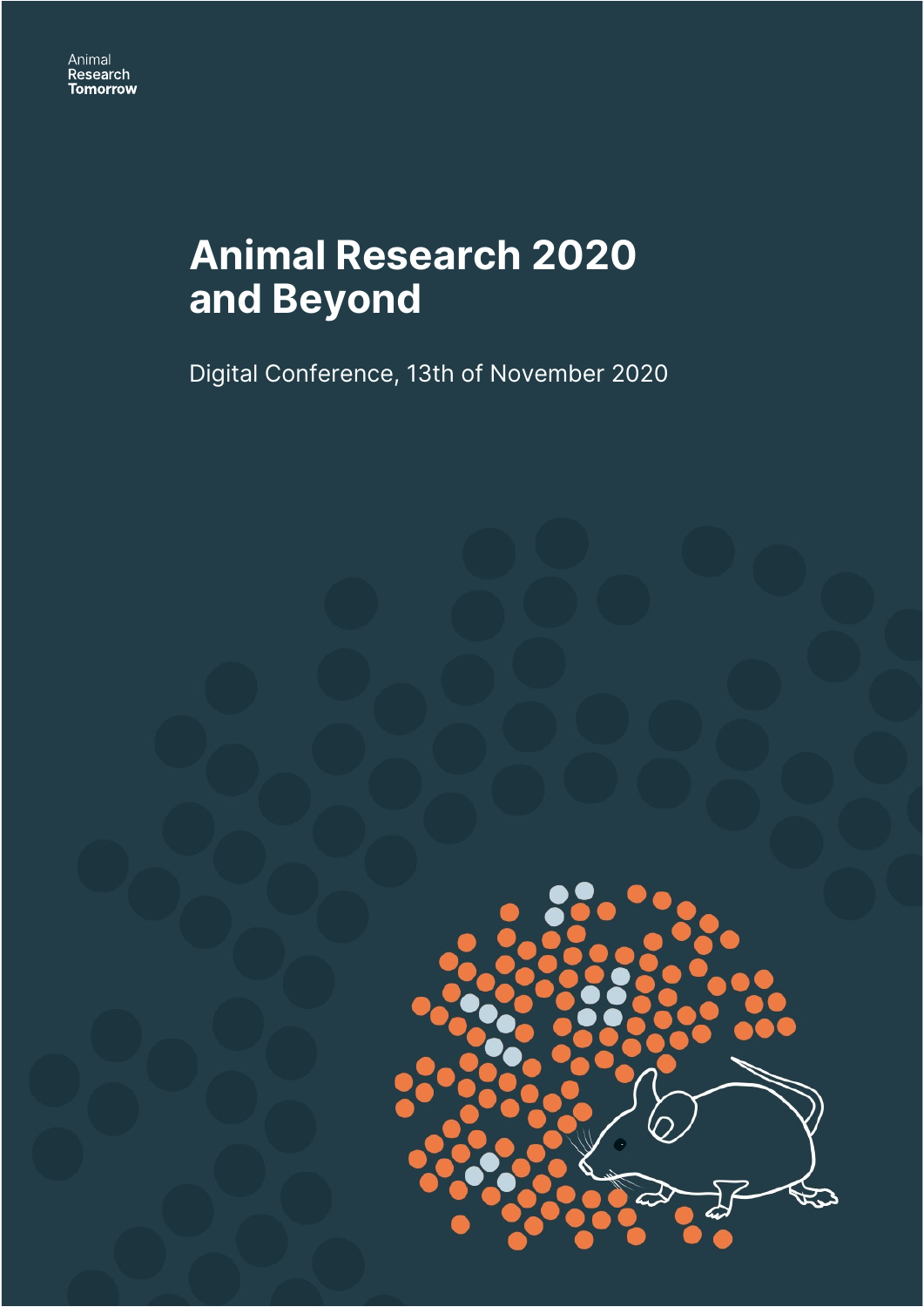# **Animal Research 2020 and Beyond**

Digital Conference, 13th of November 2020

This short report describes each presentation in a couple of words and has no ambition to go into details. We will do our best to make all presentations available on our website.

# **Opening Session**

Rolf Zeller opened the meeting, thanked the supporters, members and ambassadors of BDS. He reflected on the last 10 years of the society, on its achievements, but also on the need to develop further. The original concept will still be valid, Animal Research Tomorrow will stay a grassroot organization of scientists, but we will reach out more to disciplines like ethics and philosophy and will make efforts to involve better the next generation of scientists into our activities.

Animal research has never been better and more responsible, and improvements are developed every day. Animal research is there to stay, new developments like organoids are very important great discoveries, but cannot yet substitute animal experimentation.

Nuno Franco took over and presented the new priorities and initiatives of Animal Research Tomorrow. We have to move from communicating to engaging with and listening to the public. Our association is not just board and conferences, we will engage better with our scientific basis, our members. It is also time for our organization to become more diverse.

He presented the new Animal Research Tomorrow award concept. There will be two awards, 3R award (with focus on reduction and refinement) and communication award.

## **Session 1**

#### Chair Johannes Wilbertz

In her keynote presentation Susanna Louhimies gave on extensive review of how to use the EU legislative framework to improve on animal research. She talked about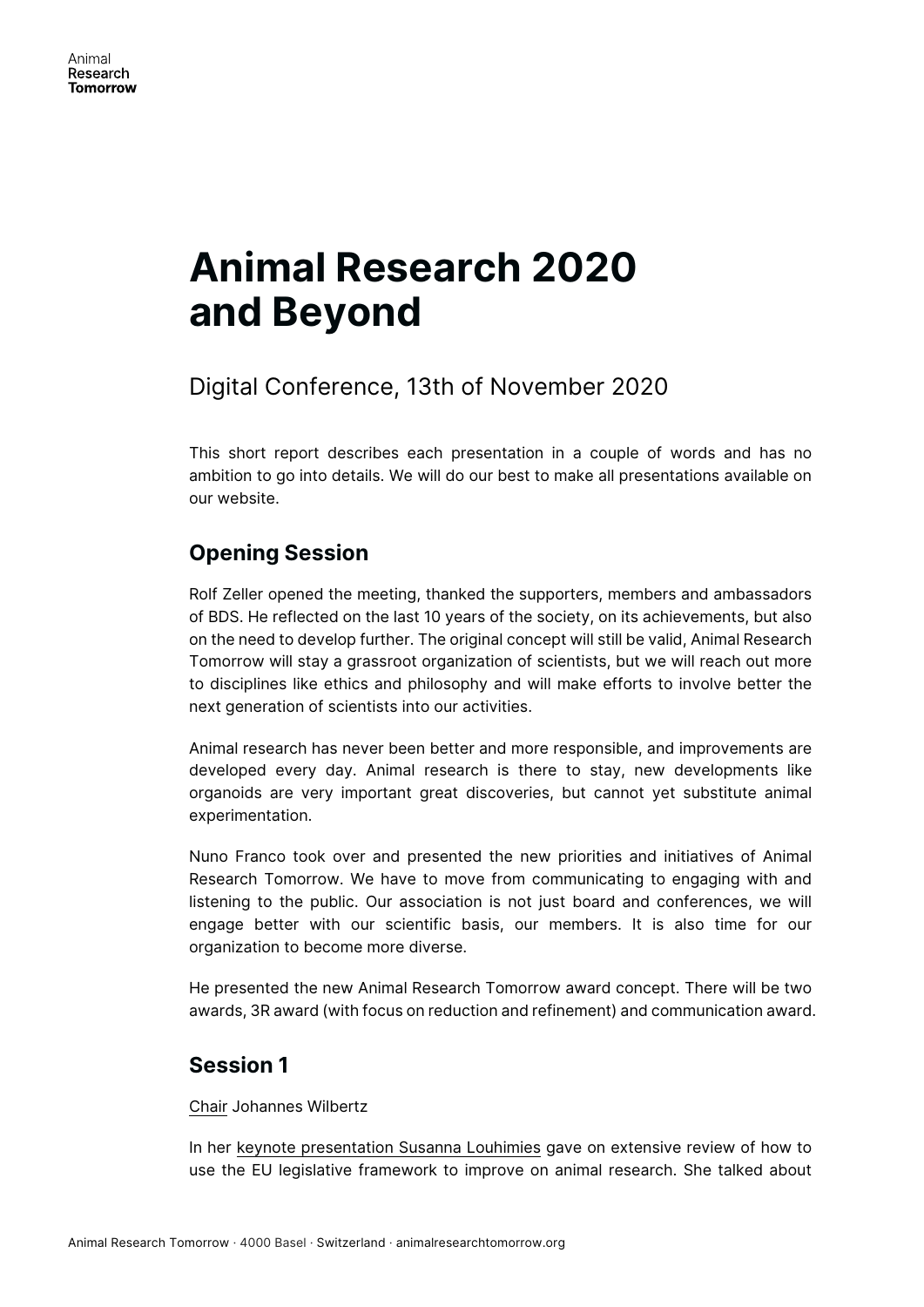issues of concern (ethics, reproducibility, extrapolating of data to target species) and presented tools the EC provides for all types of stakeholders to improve their work and communication. Further, she talked about education and training, not only of the current target audience but also "education of the educators" to achieve long-term sustainability. The final goal of the EU directive is full replacement, but the EC is aware that we cannot stop using animals today as scientifically sounds alternatives are often not yet available.

Ana Isabel Moura Santos presented FELASA, the initiation of the organization 40 years ago, the subsequent growth, its structure and activities. She stressed, that FELASA is very open to collaboration with all organizations dealing with animal research. FELASA has changed a lot in the last years and if very happy to adapt to new realities.

Annemarie Lang gave various examples how to implement 3R principles in daily laboratory life and experiments routinely performed in her group. She also presented AnyMatch, an initiative for sharing organs and tissues of sacrificed animals with other scientists.

## **Session 2**

### Chair Ken Gordon

The keynote speaker Anna Olsson presented results from the CAMARADES initiative. She talked extensively about critical translational aspects of animal experiments and their importance for experimental design (randomization, blinding, age and condition of animals) and how this design can be improved.

Simone Pollo talked about animal advocacy and science as democratic goods, balance of interests and importance of communication between groups with opposing opinions.

In his presentation Matthias Eggel talked about Harm-Benefit Analysis and its difficulties. He argued that from research we can reasonably expect to produce valid and gut quality data, but not necessarily societal benefit. As social benefit is difficult to evaluate in advance, the focus of evaluation of studies has to be on scientific quality and reduction of suffering of the animals used, and not on potential societal benefits.

## **Session 3**

### Chair Richard Bianco

Kirsty Reid, the keynote speaker, presented the pharmaceutical industry perspective on 3R and animal welfare. She talked about EFPIA priority areas, communication efforts, education and training. She stressed multiple times, that collaboration is key for success of any initiative and gave examples of work with animal welfare organizations, multiple scientific projects within the EU, and efforts for improvements of animal welfare out of the EU.